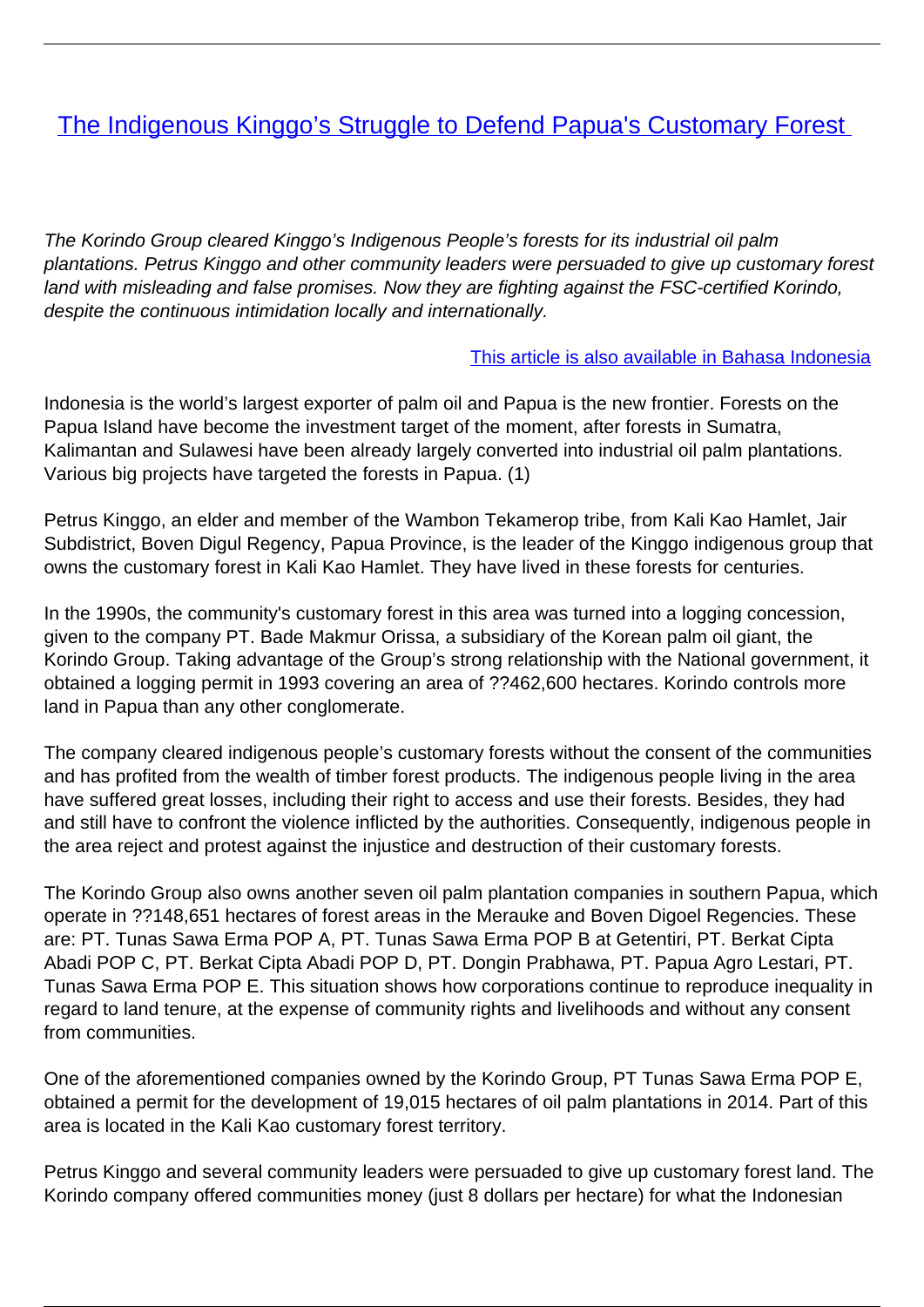expression calls as "*uang luka*" ("wound money"), which means money to forget about the company's past 'mistakes' of cutting the best trees in the Kinggo customary forest area. This came with some sort of promise of welfare.

Petrus Kinggo and the residents of Kali Kao only later realized the negligence in providing support and signed the agreement documents. Little did he know that signing that document would give away the customary forest ownership rights and land use rights to the company forever. Besides, the customary law of the Kinggo community prohibits the transfer of customary land.

Petrus became suspicious when the company failed to keep its promises. He consulted with a legal expert who explained to him that the Kinggo community had lost their customary forest rights. Petrus and the community had to swallow the bitter pill. They felt betrayed and guilty at the same time as they unknowingly had violated their own customary rules.

"Korindo promised to return the land after it was used, however, it turns out that Indonesian law dictates that I have lost my land rights forever. We cannot and will not accept fraud committed by the company," said Petrus Kinggo in 2018.

#### **Protecting Indigenous Forests**

Betrayed and deeply hurt, Petrus Kinggo fought back against the Korindo Group for reclaiming the community's customary forest back. Petrus collected support from indigenous groups in the area, churches and civil society organizations. In order to reclaim their customary forest, Petrus mapped the customary area and held customary rituals to ban the company's activities. Petrus also went to the local government asking for recognition as a Kinggo indigenous group and urging the government to revoke the company's plantation permit, as those forests belong to the Kinggo community. Indonesian law can recognize indigenous groups and customary forests but it requires the local government's approval.

Several political parties approached the Kinggo indigenous community offering various advantages and benefits if Petrus supported the company. The offers were by all means rejected. Petrus saw firsthand the impacts of clearing the forests, which also resulted in damages to the soil and water, loss of local food, and extinction of Papua's endemic animals. Furthermore, indigenous people can no longer be independent with plantations companies in their territory as their lives depend on the assistance from these companies. The company offers employment but only with unstable temporary contracts.

His position towards the customary forest and his actions inspired other indigenous groups to do the same. He succeeded in forming an indigenous group to fight together to protect customary forests. The efforts made have succeeded in holding back the rate of clearing customary forest in Boven Digoel, the same Regency where the Kinggo indigenous community is located.

Despite the risks to his life and his community, such as attacks from Korindo Group's representatives, company supporters and state security forces, Petrus persisted. He was subjected to continuous intimidation, with the dissemination of personal photos, accusations of using black magic, threats of imprisonment without real bases and physical assault. The attacks aimed at getting Petrus Kinggo and the community to stop their activities to defend the customary forest.

Although these attacks were reported to the local police, the legal reports that have been submitted were not fairly responded by them. The local government seemed biased and was also not doing the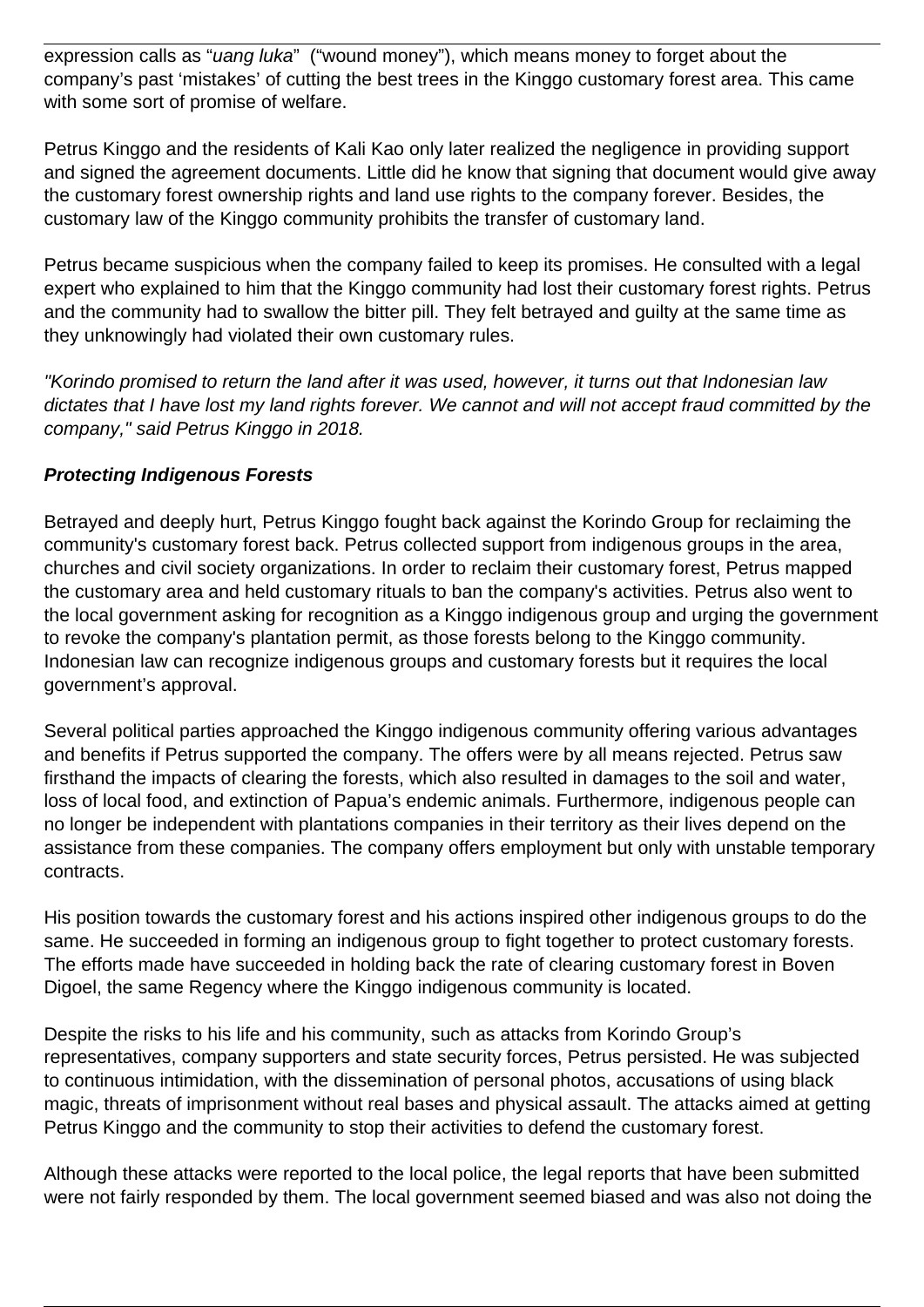necessary to secure the safety of the Kinggo group. In response to this situation, the company has repeatedly denied its involvement despite of the plenty evidence that has been gathered confirming this.

Various civil society organizations have expressed their support to put an immediate end to the attacks on human rights defenders in Papua by the Korindo Group. The attacks against Petrus as an indigenous person and land defender are human rights violations. The state must fully protect him and the Kinggo indigenous community. The Korindo Group and its subsidiaries must respect and accept the people's decision to protect their customary forests.

### **The FSC label and Korindo: certifying deforestation**

Many of the indigenous allegations against Korindo were investigated by the Forest Stewardship Council certification (FSC), which is supposed to guarantee that the wood products are sourced from ethical and sustainable companies. The FSC report into allegations against Korindo was never published, after legal threats from the company. An article from the media BBC however published some of the findings of such report.

The report, according to the BBC, showed "evidence beyond reasonable doubt" that Korindo's palm oil operation destroyed 30,000 hectares of high conservation forest in breach of FSC regulations; that Korindo was, "on the balance of probability ... supporting the violation of traditional and human rights for its own benefit"; and was "directly benefitting from the military presence to gain an unfair economic advantage" by "providing unfair compensation rates to communities". The report recommended unequivocally that Korindo be expelled from the body. But the recommendation was rejected by the FSC board. So the question is, what is the FSC certification really standing for?

## **Korindo Takes Intimidation Strategies to Germany's Courts**

The NGO Rainforest Rescue (Rettet den Regenwald) is currently being sued before the District Court of Hamburg, in Germany, by Kenertec, an Indonesian manufacturer of wind turbines. The claim is based on a letter the NGO sent in 2016, together with other organizations, to energy companies Siemens and Nordex, informing them that they have business relationships with the Korindo Group, which is accused of wholesale destruction of rainforests and violating the rights of indigenous peoples in Papua and North Moluccas. The court case is a clear attempt to silence and intimidate opposition; but the contrary has happened.

A letter of solidarity in response to the lawsuit, signed by over 100 organizations from around the world, emphasizes how "instead of prosecuting the perpetrators, courts are increasingly being used to harass environmentalists." (2) The NGO has taken a strong position against the company's intimidation strategies, as it affirmed in a press release, "We will use the hearings to wake up the public and cast an even harsher light on the destruction of the rainforest."

It is evident that large-scale oil palm plantations only benefit large corporations and create an ecocide for human and nature life on Papua.

If these projects are not stopped immediately, there will inevitably be more destruction.

Tigor Gemdita Hutapea & Franky Samperante Yayasan Pusaka Bentala Rakya (Bentala Raya Heritage Foundation)